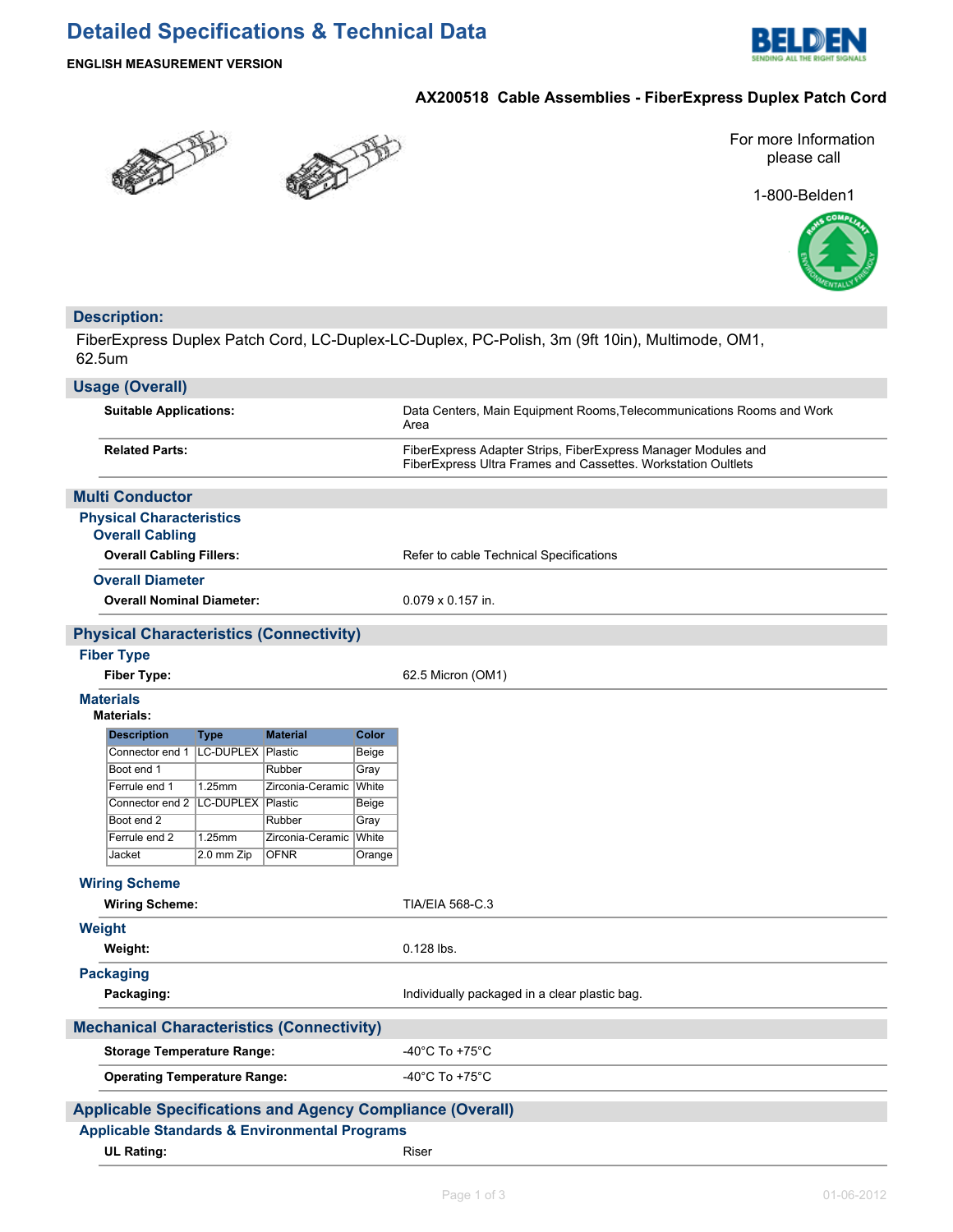# **Detailed Specifications & Technical Data**



## **ENGLISH MEASUREMENT VERSION**

# **AX200518 Cable Assemblies - FiberExpress Duplex Patch Cord**

| EU Directive 2002/95/EC (RoHS): |                                       | Yes                                       |
|---------------------------------|---------------------------------------|-------------------------------------------|
|                                 | EU RoHS Compliance Date (mm/dd/yyyy): | 01/01/2006                                |
|                                 | MII Order #39 (China RoHS):           | EUP 50                                    |
|                                 | <b>Telecommunications Standards:</b>  | TIA 568 C.3                               |
|                                 | <b>Safety Listing:</b>                | ACA, Bi-national (UL/CSA) Standard Listed |
|                                 | <b>Suitability</b>                    |                                           |
|                                 | Suitability - Indoor:                 | Yes                                       |

## **Transmission Characteristics (Connectivity)**

#### **Notes (Overall)**

## **Product Family**

#### **Product List:**

| <b>Description</b>                    | Belden Part Number Multimode -<br>OM1 - 62.5 um | Belden Part Number Multimode -<br>OM2 - 50 µm | Belden Part Number Multimode -<br>OM3 - 50 µm | Single-mode -<br>OS <sub>2</sub> |
|---------------------------------------|-------------------------------------------------|-----------------------------------------------|-----------------------------------------------|----------------------------------|
| Duplex Patch Cord                     |                                                 |                                               |                                               |                                  |
| $ST-ST - 2 m (6 ft.)$                 | 70102419                                        | AX200341                                      | AX200799                                      | AX200090                         |
| ST-ST - 3 m (10 ft.)                  | 70102420                                        | AX200459                                      | AX200795                                      | AX200091                         |
| ST-ST - 5 m (16 ft.)                  | 70102447                                        | AX200413                                      | AX200800                                      | AX200092                         |
| 568SC-568SC - 2 m (6 ft.)             | AX200056                                        | AX200084                                      | AX200603                                      | AX200094                         |
| 568SC-568SC - 3 m (10 ft.)            | AX200057                                        | AX200082                                      | AX200589                                      | AX200095                         |
| 568SC-568SC - 5 m (16 ft.) AX200058   |                                                 | AX200280                                      | AX200624                                      | AX200096                         |
| LC duplex-LC duplex - 2 m<br>(6 ft.)  | AX200517                                        | AX200527                                      | AX200664                                      | AX200507                         |
| LC duplex-LC duplex - 3 m<br>(10 ft.) | AX200518                                        | AX200528                                      | AX200665                                      | AX200508                         |
| LC duplex-LC duplex - 5 m<br>(16 ft.) | AX200519                                        | AX200529                                      | AX200666                                      | AX200509                         |
| $MTRJ-MTRJ - 2 m (6 ft.)$             | AX101122                                        | AX101139                                      | AX200801                                      | AX101157                         |
| MTRJ-MTRJ - 3 m (10 ft.)              | AX101123                                        | AX101138                                      | AX200802                                      | AX101156                         |
| MTRJ-MTRJ - 5 m (16 ft.)              | AX101125                                        | AX101137                                      | AX200803                                      | AX101155                         |
| <b>Hybrid Patch Cord</b>              |                                                 |                                               |                                               |                                  |
| 568SC-ST - 3 m (10 ft.)               | AX200060                                        | AX200196                                      | AX200900                                      | AX200421                         |
| LC duplex-ST - 3 m (10 ft.)           | AX200699                                        | AX200695                                      | AX200809                                      | AX200698                         |
| LC duplex-568SC - 3 m<br>(10 ft.)     | AX200580                                        | AX200581                                      | AX200668                                      | AX200667                         |
| MTRJ-ST - 3 m (10 ft.)                | AX101133                                        | AX101151                                      | AX200810                                      | AX101166                         |
| MTRJ-568SC - 3 m (10 ft.)             | AX101128                                        | AX101143                                      | AX200797                                      | AX101161                         |
| Single-ended (pigtails)               |                                                 |                                               |                                               |                                  |
| ST-open - 2 m (6 ft.)                 | 70100390                                        | AX200458                                      | AX200811                                      | AX200097                         |
| SC-open - 2 m (6 ft.)                 | 70101714                                        | AX200192                                      | AX200653                                      | AX200098                         |
| LC-open - 2 m (6 ft.)                 | AX200657                                        | AX200658                                      | AX200660                                      | AX200659                         |
| $MTRJ(m)$ -open - 3 m (10<br> ft.)    | AX101366                                        | AX101367                                      | AX200812                                      | AX101368                         |

#### **Related Documents:**

No related documents are available for this product

### **Put Ups and Colors:**

| Item#<br><b>Weight</b><br>Putub.<br><b>Notes</b><br>olor<br>em Desc<br>snii |  |  |
|-----------------------------------------------------------------------------|--|--|
|-----------------------------------------------------------------------------|--|--|

Revision Number: 0 Revision Date: 05-12-2009

© 2012 Belden, Inc All Rights Reserved.

Although Belden makes every reasonable effort to ensure their accuracy at the time of this publication, information and specifications described herein are subject to error or omission and to change without notice, and the listing of such information and specifications does not ensure product availability.

Belden provides the information and specifications herein on an "AS IS" basis, with no representations or warranties, whether express, statutory or implied. In no event will Belden be liable for any damages (including consequential, indirect, incidental, special, punitive, or